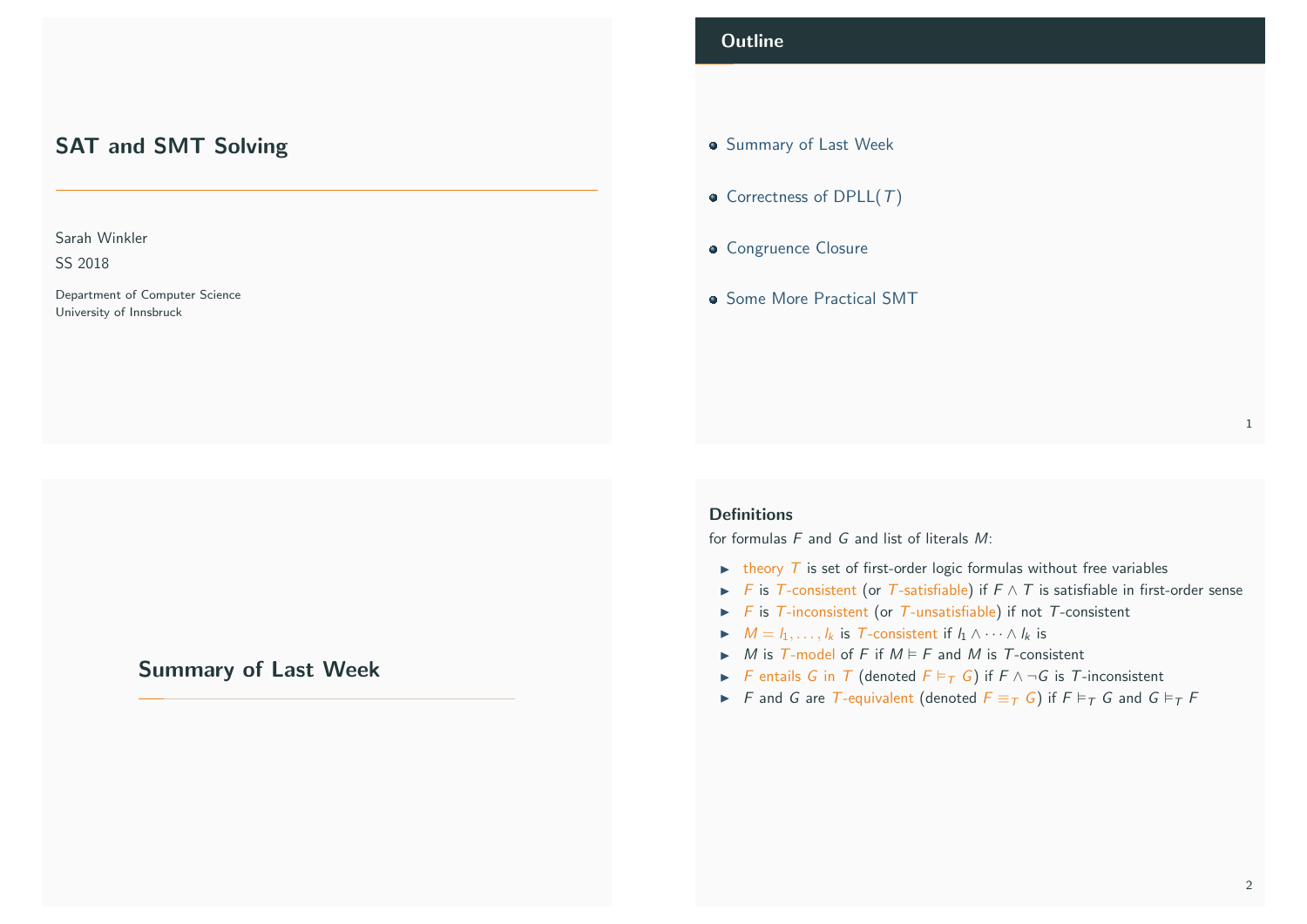## Definition (Theory of Equality)

theory of equality (EQ) uses binary predicate  $\approx$  and consists of axioms

 $\forall x (x \approx x)$   $\forall x y (x \approx y \rightarrow y \approx x)$   $\forall x y z (x \approx y \land y \approx z \rightarrow x \approx z)$ 

### Definition (Theory of Equality With Uninterpreted Functions)

EUF over set of function symbols  $F$  consists of equality axioms:

 $\forall x (x \approx x)$   $\forall x y (x \approx y \rightarrow y \approx x)$   $\forall x y z (x \approx y \land y \approx z \rightarrow x \approx z)$ 

plus for all  $f/n \in \mathcal{F}$  {the functional consistency axiom:

 $\forall x_1y_1 \ldots x_ny_n (x_1 \approx y_1 \land \cdots \land x_n \approx y_n \rightarrow f(x_1,\ldots,x_n) \approx f(y_1,\ldots,y_n))$ 

## Definition (DPLL $(T)$  Transition Rules)

DPLL $(T)$  consists of DPLL rules unit propagate, decide, fail, and restart plus

- $\triangleright$  T-backjump  $M \vert^d N \vert\vert F, C \implies M \vert\vert\vert F, C$ if M  $I^d$   $N \vDash \neg C$  and  $\exists$  clause  $C' \vee I'$  such that  $\blacktriangleright$  F, C  $\models$  T C'  $\lor$  I'
	- $\triangleright$   $M \models \neg C'$  and l' is undefined in M, and l' or l'<sup>c</sup> occurs in F or in M l<sup>d</sup> N
- $\triangleright$  T-learn M ||  $F \implies M \parallel F$ , C if  $F \models_T C$  and all atoms of C occur in M or F
- $\triangleright$  T-forget M k F, C  $\implies$  M k F if  $F \models_{\tau} C$
- $\triangleright$  T-propagate  $M \parallel F \implies M \parallel \parallel F$ if  $M \vDash_{\mathcal{T}} I$ , literal *l* or  $I^c$  occurs in F, and *l* is undefined in M

3

5

## <span id="page-1-0"></span>Naive Lazy Approach in DPLL $(T)$

- $\triangleright$  whenever state M  $\parallel$  F is final wrt unit propagate, decide, fail, T-backiump: check T-consistency of M with T-solver
- $\triangleright$  if M is T-consistent then satisfiability is proven
- **►** otherwise  $\exists l_1, \ldots, l_k$  subset of M such that  $\models_{\tau} \neg(l_1 \wedge \cdots \wedge l_k)$
- **►** use T-learn to add  $\neg h_1 \lor \cdots \lor \neg h_k$
- $\blacktriangleright$  apply restart

### Improvement 1: Incremental T-Solver

 $\triangleright$  T-solver checks T[-consistency of mode](#page-1-0)l M whenever literal is added to M

#### Improvement 2: On-Line SAT solver

 $\triangleright$  after T-learn added clause, apply fail or T-backiump instead of restart

#### Improvement 3: Eager Theory Propagation

 $\blacktriangleright$  apply T-propagate before decide

#### Remark

all three improvements can be combined

# Correctness of DPLL $(T)$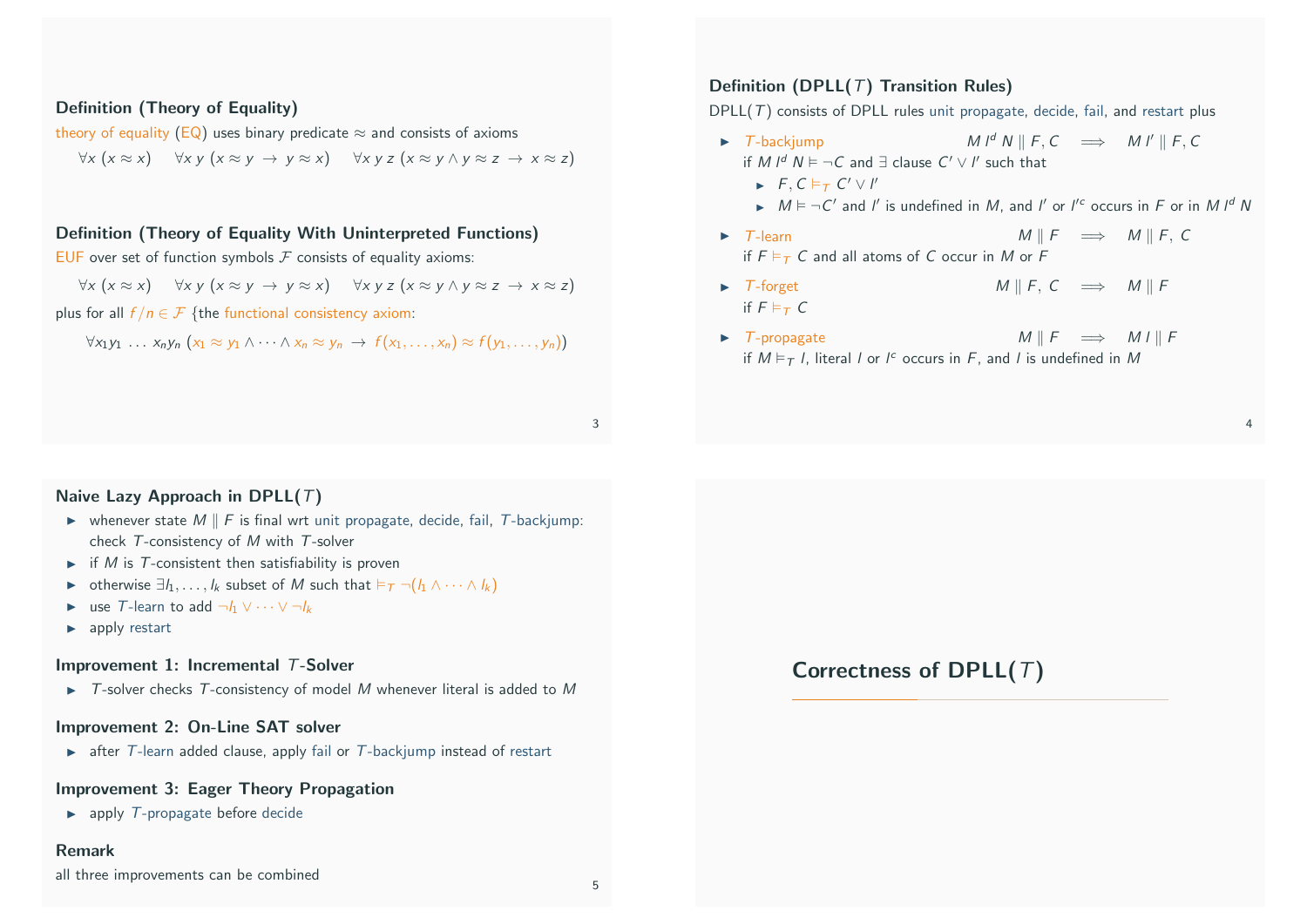## Definition (Basic DPLL $(T)$ )

system  $\hat{B}$  consists of unit propagate, decide, fail, T-backjump, and T-propagate

## Definition (Full DPLL $(T)$ )

system  $\mathcal F$  extends  $\mathcal B$  by  $\mathcal T$ -learn,  $\mathcal T$ -forget, and restart

#### Lemma

if  $\parallel$  F  $\Longrightarrow^*_{\mathsf{F}} M \parallel G$  then

- $\triangleright$  all atoms in M and G are atoms in F
- $\triangleright$  M does not contain complementary literals, and every literal at most once
- $\triangleright$  G is T-equivalent to F ( $F \equiv_T G$ )
- if  $M = M_0 \, l_1^d \, M_1 \, l_2^d \, M_2 \ldots \, l_k^d \, M_k$  with  $l_1, \ldots, l_k$  all the decision literals then  $F, h, \ldots, h \models \tau M$  for all  $0 \le i \le k$

6

#### <span id="page-2-0"></span>Theorem (Termination)

 $\Gamma: \quad \parallel F \Longrightarrow_{\mathcal{F}}^* S_0 \Longrightarrow_{\mathcal{F}}^* S_1 \Longrightarrow_{\mathcal{F}}^* \ldots$ 

#### is finite if

- $\triangleright$  there is no infinite sub-derivation of only T-learn and T-forget steps, and
- $\longrightarrow$  for every sub-derivation

# $S_i \stackrel{\textit{restart}}{\Longrightarrow} \mathcal{F} S_{i+1} \Longrightarrow^*_{\mathcal{F}} S_j \stackrel{\textit{restart}}{\Longrightarrow} \mathcal{F} S_{j+1} \Longrightarrow^*_{\mathcal{F}} S_k$

with no restart [steps in](#page-2-0)  $S_{i+1} \Longrightarrow_{\mathcal{F}}^* S_j$  and  $S_{j+1} \Longrightarrow_{\mathcal{F}}^* S_k$ :

- ► there are more B-steps in  $S_j \Longrightarrow_{\mathcal{F}}^* S_k$  than in  $S_i \Longrightarrow_{\mathcal{F}}^* S_j$ , or
- ► a clause is learned in  $S_j \Longrightarrow_{\mathcal{F}}^* S_k$  that is never forgotten in  $\Gamma$

#### Proof.

similar as for DPLL:

- $\triangleright$  restart is applied with increasing periodicity, or
- $\rightarrow$  otherwise clause is learned (and there are only finitely many clauses)

Consider derivation with final state  $S_n$ :

 $\parallel F \rightleftharpoons_{\tau} S_1 \rightleftharpoons_{\tau} S_2 \rightleftharpoons_{\tau} \ldots \rightleftharpoons_{\tau} S_n$ 

#### Theorem

if  $S_n$  = FailState then F is T-unsatisfiable

#### **Proof**

- ► must have  $\parallel F \Longrightarrow_{\mathcal{F}}^* M \parallel F' \stackrel{\mathsf{fail}}{\Longrightarrow}_{\mathcal{F}}$  FailState such that M contains no decision literals and  $M \models \neg C$  for some C in  $F'$
- by Lemma before,  $F' \vDash_{\mathcal{T}} M$ , so  $F' \vDash_{\mathcal{T}} \neg C$
- **►** also have  $F' \models_T C$  because C is in  $F'$ , so  $F \equiv_T F'$  is unsatisfiable

#### Theorem

if  $S_n = M \parallel F'$  and M is T-consistent then F is T-satisfiable and  $M \vDash_T F$ 

#### Proof.

- $\blacktriangleright$   $S_n$  is final, so all literals of F' are defined in M (otherwise decide applicable)
- $\blacktriangleright \ncong$  clause C in F' such that  $M \vDash_T \neg C$  (otherwise backjump or fail applicable)

7

**I** 

- by T-consistency  $M \vDash_{\mathcal{T}} F'$
- ► have  $F \equiv_T F'$  so M does also T-satisfy F

## Congruence Closure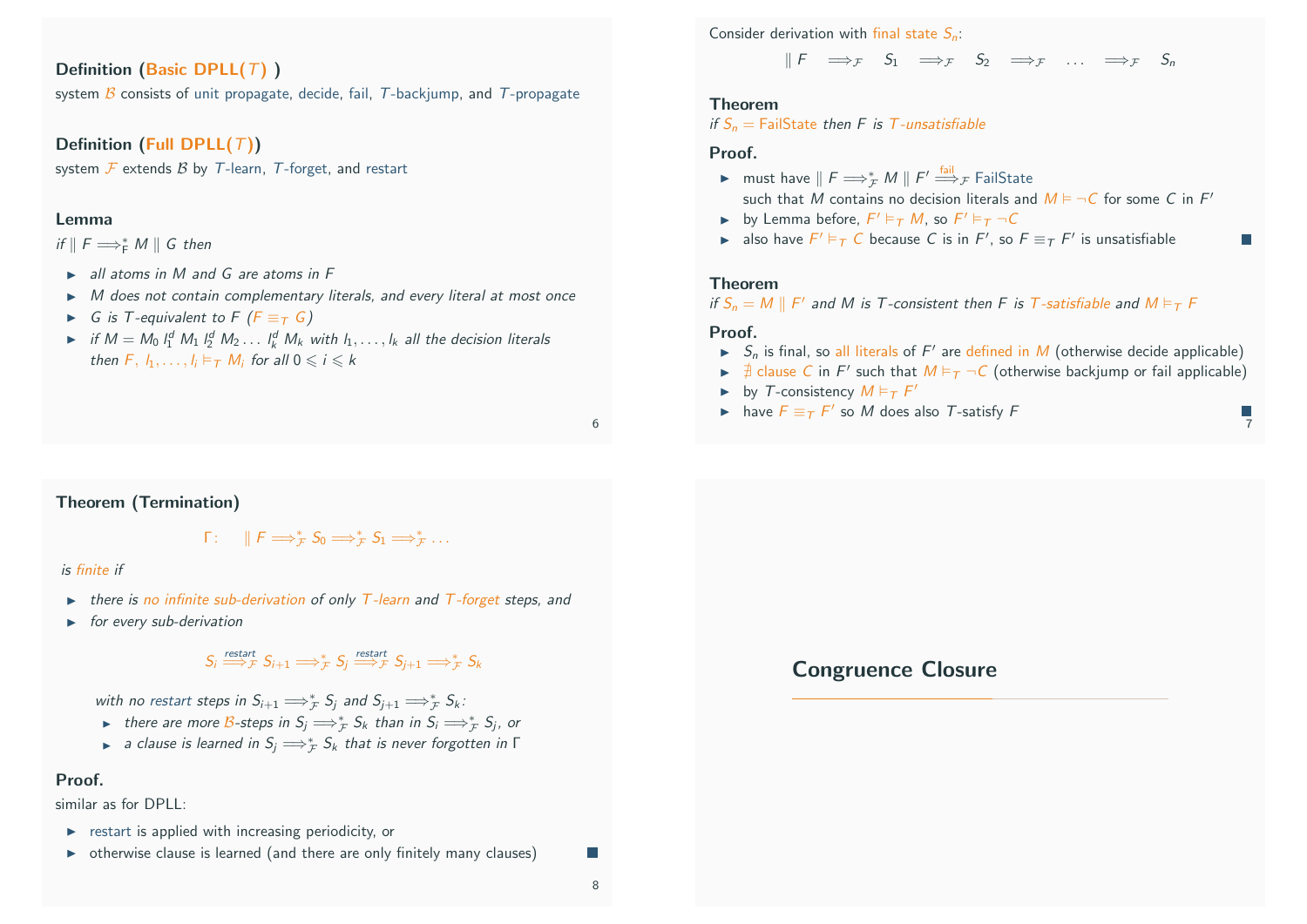## Aim

build T-solver for EUF using congruence closure

## Definitions

- $\triangleright$  signature  $\tau$  function symbols with fixed arity
- $\triangleright$  variables  $\triangleright$   $\triangleright$   $\mathcal{F} \cap \mathcal{V} = \varnothing$

terms  $\mathcal{T}(\mathcal{F}, \mathcal{V})$  smallest set such that

- $\triangleright \forall \subseteq \mathcal{T}(\mathcal{F}, \mathcal{V})$
- if  $f \in \mathcal{F}$  has arity *n* and  $t_i \in \mathcal{T}(\mathcal{F}, \mathcal{V})$  then  $f(t_1, \ldots, t_n) \in \mathcal{T}(\mathcal{F}, \mathcal{V})$
- $\blacktriangleright$  subterms

$$
Sub(t) = \begin{cases} \{t\} & \text{if } t \in \mathcal{V} \\ \{t\} \cup \bigcup_i Sub(t_i) & \text{if } t = f(t_1, \ldots, t_n) \end{cases}
$$

## Example

- **►** for  $\mathcal{F} = \{f/1, g/2, a/0\}$  and  $x, y \in \mathcal{V}$  have terms a,  $f(x)$ ,  $f(a)$ ,  $g(x, f(y))$ , ...
- ► for  $t = g(g(x, x), f(f(a)))$  have  $Sub(t) = {t, g(x, x), x, f(f(a)), f(a), a}$

9

## Example (1)

 $\blacktriangleright$  given set of equations  $E$ 

```
f(f(f(a))) \approx g(f(g(f(b)))) f(g(f(b))) \approx f(a) g(g(b)) \approx g(f(a)) g(a) \approx b
```

```
and equation f(a) \approx g(a)
```

```
\blacktriangleright sets
```

```
1. { a } 5. \{ f(f(a)) \}2. { f(a), f(g(f(b))) } 6. { f(f(f(a))), g(f(g(f(b)))), g(g(b)), g(f(a)) }
3. { b, g(a) } 7. { f(b) }
4. \{ g(b) \} 8. \{ g(f(b)) \}
```

```
\triangleright conclusion: E \models s \not\approx t
```
## Congruence Closure

| Input:  |  | set of equations E and equation $s \approx t$ , both without variables                                                                     |
|---------|--|--------------------------------------------------------------------------------------------------------------------------------------------|
| Output: |  | valid $(E \models_T s \approx t)$ or invalid $(E \models_T s \not\approx t)$                                                               |
|         |  | build congruence classes<br>(a) put different subterms of terms in $E \cup \{s \approx t\}$ in separate sets                               |
|         |  | (b) merge sets $\{ \ldots, t_1, \ldots \}$ and $\{ \ldots, t_2, \ldots \}$ for all $t_1 \approx t_2$ in E                                  |
|         |  | (c) merge sets {, $f(t_1,,t_n),$ } and {, $f(u_1,,u_n),$ }<br>if $t_i$ and $u_i$ belong to same set for all $1 \leq i \leq n$ , repeatedly |
| 1       |  | if s and t belong to same set then return valid else return invalid                                                                        |

Example (2)

 $\blacktriangleright$  given set of equations  $E$ 

 $f(f(f(a)))) \approx a$   $f(f(f(f(f(a)))) \approx a$ 

and equaton  $f(a) \approx a$ 

- $\blacktriangleright \{a, f(a), f(f(a)), f(f(f(f(a))), f(f(f(f(f(a))))), f(f(f(f(f(a))))\}$
- ► conclusion:  $E \models s \approx t$

10